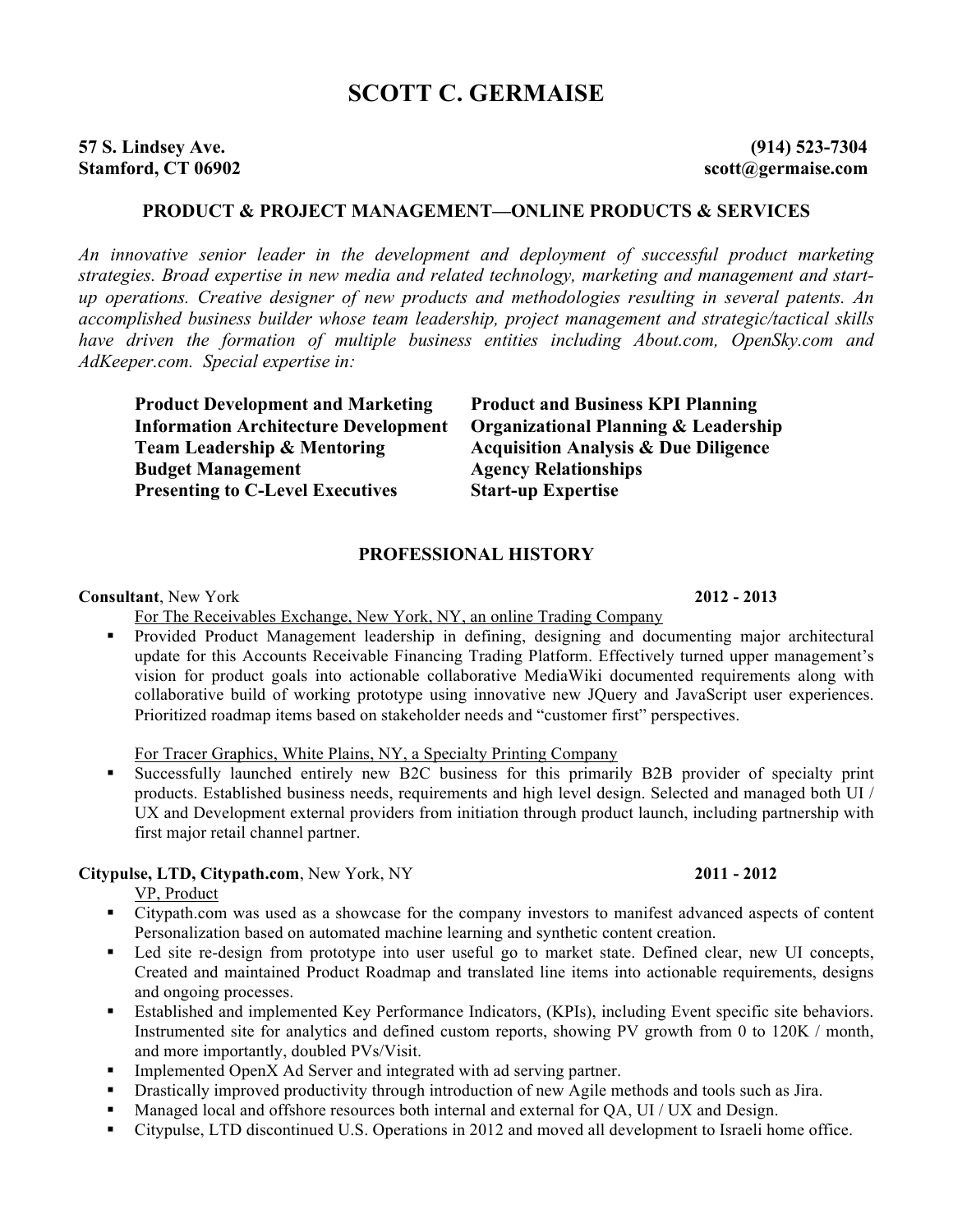### **KeepHoldings.com**, (AdKeeper.com / Keep.com ), New York, NY **2010 – 2011**

VP, Product Marketing Management

- As first team member and co-founder, served multiple product and business management roles during startup of this innovative concept in consumer opt-in advertising. Within a year, enabled ads exceeded 100MM impressions daily, with industry beating .5%+ CTR within user's individual "Keep" account areas.
- Initial efforts included product strategy and tactical definition, budgeting, hiring plans and recruitment, information architecture, SalesForce deployment and vendor due diligence.
- Defined and developed Key Performance Indicators, led implementation and management of site analytics instrumentation and report definition for both clients and internal use.
- **Post product team build out, transitioned to marketing role to grow site usage via various content** initiatives, resulting in double and triple digit percent gains in KPIs.
- **Performed strategic research, marketplace analysis and co-authored patent application documents.**

# **OpenSky.com**, New York, NY **2009 – 2010**

VP, Product Management

- Led initial Product Management efforts from both Product and Engineering Development perspectives in order to stand up proof of concept product in under three months; leading to over 50 Shopkeepers online and selling inside of 9 months, doing over 10,000 orders / month in aggregate.
- Designed Shopkeeper Management Dashboards, defined initial KPIs and reporting interface.
- Developed sites under Volusion Shopping Cart, later transitioning to multi-store implementation using Magento. Created product taxonomy, defined and designed Shopkeeper production and management systems, implemented PowerReviews consumer review system, and store checkout flows.
- Managed implementation of SalesForce.com and OrderMotion Order Management System, shipping data logistics integration, Authorize.net payment and Customer Service systems.

**Twing.com**, Jersey City, NJ **2006 – 2009**

VP, Product Management

- Conceived of marketplace need for effective vertical community search engine technology. After successfully presenting business case to achieve funding, wrote requirements, designed structure and managed creation of the world's largest community / forum search tool.
- Designed keyword performance visualizations across social space of forum content.
- Define ongoing requirements for product, manage creative staff and lead marketing efforts.
- Manage marcom activities for both B2C and B2B opportunities; including customer engagement activities from blogging to media interviews.

**TetraMesa**, New York, NY **2002 – 2006**

Internet consulting & Specialty Publishing

Founder/Owner

- Interim VP, Product Management for start-up identity/security company StandardID. Developed marketing strategies, corporate identity, business process and planning for identity management and predictive risk analytics market spaces. Co-authored business plan and investor presentations.
- <sup>2004</sup> 2005 Senior Director, ClubMom.com. Increased web site and eCommerce key performance metrics by double and triple digit percentages. Achieved this with strategy re-alignment, business process changes, site re-design, and enhanced SEO/SEM. Initiated user generated content effort resulting in tens of thousands of fresh, original content pieces within four months.
- 2003 2004 Developed and authored definitive 400 page book on consumer privacy issues.
- <sup>2003</sup> 2004 Provided Internet product strategic and tactical consulting services for companies from Fortune 1000 to SOHO.

**About.com**, New York, NY **1996 – 2002**

### Vice President, Product Development for *Sprinks* **1996 - 2002**

Led product team to grow business unit. Provided initial creation requirements for this pay-per-click advertising product. Provided direction, definition and product management for bid management interface, customer